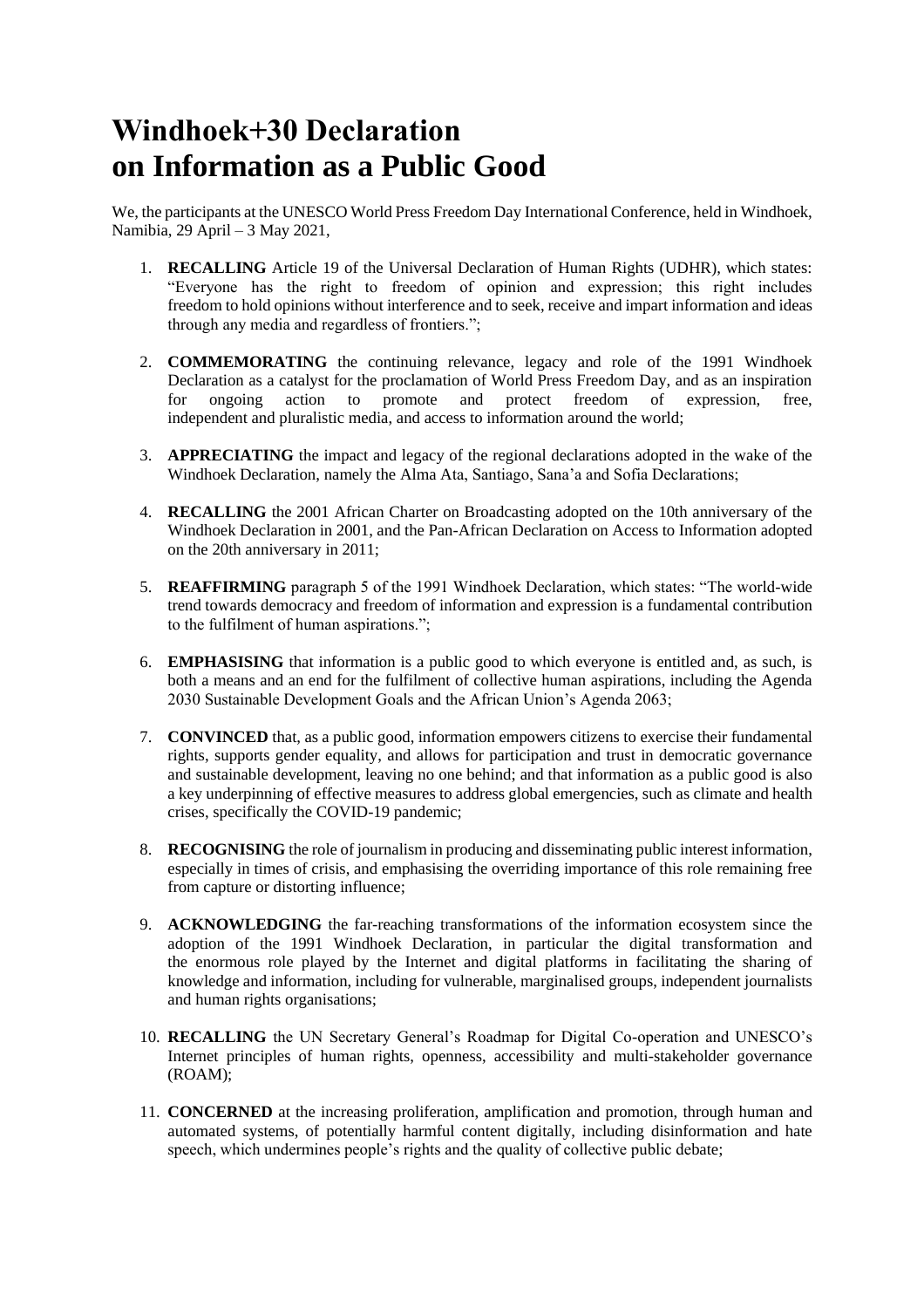- 12. **COGNISANT** of the fact that there are no easy solutions to modern digital challenges which are both effective in addressing potential harms and yet maintain respect for freedom of expression as guaranteed under international law;
- 13. **ALARMED** by both enduring and new threats to the safety of journalists and the free exercise of journalism, including killings, harassment of women, offline and online attacks, intimidation and the promotion of fear, and arbitrary detentions, as well as the adoption of laws which unduly restrict freedom of expression and access to information in the name, among other things, of prohibiting false information, protecting national security and combating violent extremism; and also deeply concerned at the increasing numbers of Internet disruptions, including Internet shutdowns, particularly during elections and protests;
- 14. **TROUBLED** by the severe economic crisis which is posing an existential threat to independent news media worldwide, and recalling that economic sustainability of free media is a key prerequisite for its independence, as enshrined in paragraph 2 of the 1991 Windhoek Declaration, which states: "By an independent press, we mean a press independent from governmental, political and economic control or from control of materials and infrastructure essential for the production and dissemination of newspapers, magazines and periodicals.";
- 15. **HIGHLIGHTING** the urgency of equipping citizens worldwide, including youth and marginalised groups, with media and information literacy competences, developed through a gender sensitive approach, to enable them to navigate the evolving information landscape, and to promote freedom of expression and access to information as a public good.

We therefore: Call on all governments to:

- 16. **COMMIT** to creating a positive enabling environment for freedom of expression and access to information, online and offline, in line with international guarantees of these rights, including a free, independent and pluralistic media, through adopting appropriate legal measures in a transparent manner and following adequate public consultation, guaranteeing the exercise of journalism free of governmental interference, whether formal or informal, promoting universal access to the Internet, and taking measures to reinforce the safety of journalists, including with a specific focus on women journalists;
- 17. **TAKE** effective steps to nurture a diversity of viable public, private and community media, and implement specific policies, along with relevant safeguards, to promote the production of independent, quality journalism, with the aim of ensuring people's access to relevant, diverse and reliable information;
- 18. **ENSURE** that flows of funding from public sources to the media, including subsidies and advertising, are allocated fairly and overseen in an independent and transparent manner; and guarantee investment in journalism and jobs, while respecting gender equality and promoting decent working conditions;
- 19. **MAINSTREAM** media and information literacy into strategies and action plans in order to build the resilience of citizens to misinformation, disinformation and hate speech, and promote civic participation in democratic life;
- 20. **ALLOCATE** adequate human, financial and technical resources, including as part of development assistance support, to ensure the proper implementation of the steps and measures outlined in this Declaration.

Call on UNESCO and other intergovernmental organisations to: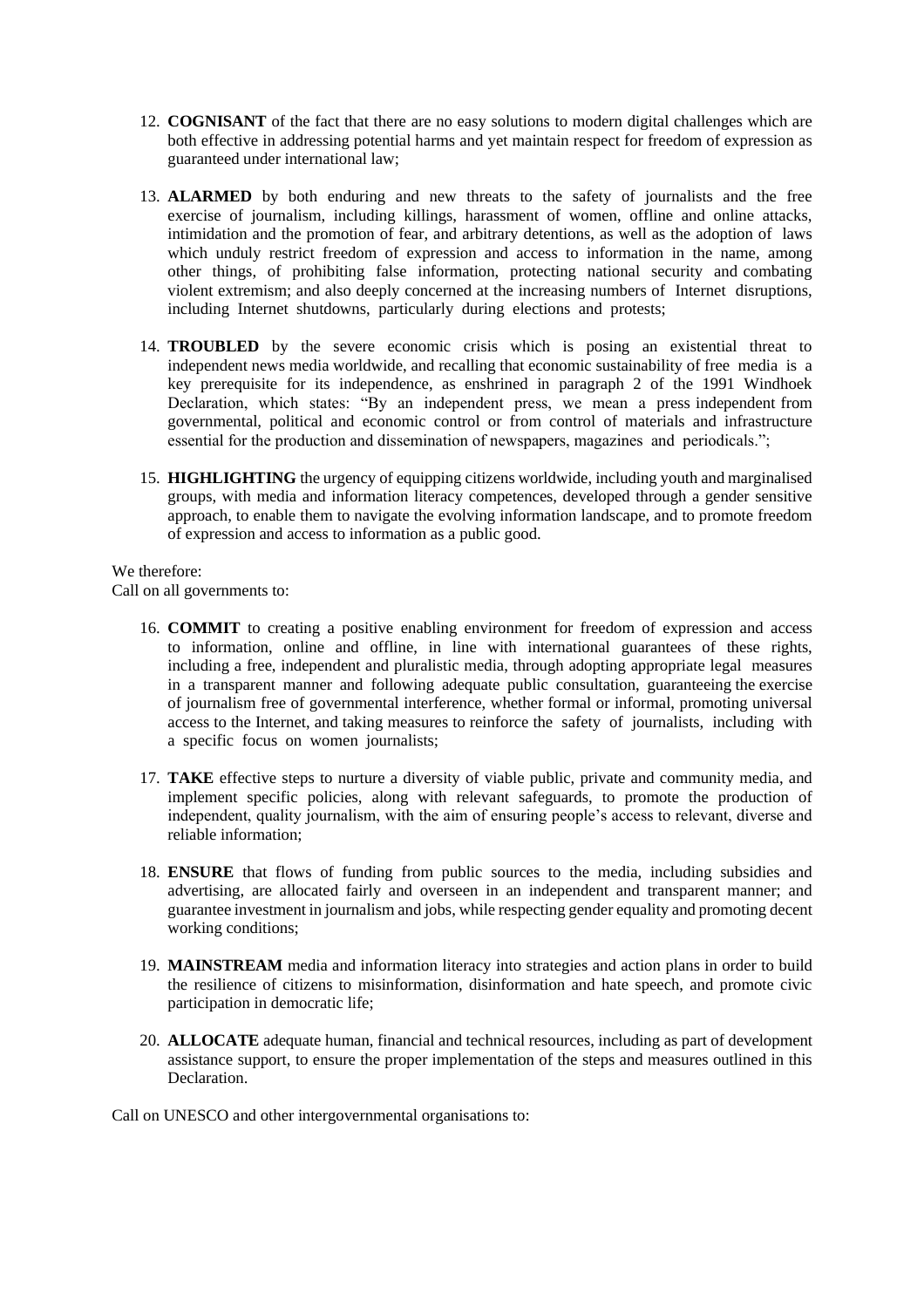- 21. **REINFORCE** cooperation with governments and civil society organisations in order to safeguard and enhance guarantees for the full exercise of the right to information and freedom of expression, both online and offline, with a particular focus on strengthening media freedom, pluralism and independence as well as media viability, transparency of digital platforms, and media and information literacy;
- 22. **ENCOURAGE** the development of joint funding instruments supported by a combination of States, multilateral institutions, private foundations and philanthropists to promote information as a public good.

Call on technology companies to:

- 23. **WORK** to ensure transparency in relation to their human and automated systems which could impact user interaction with content, as well as their terms and conditions of service;
- 24. **PROVIDE** robust notice and appeals opportunities to users, process complaints and redress requests from users in a fair manner, and act whenever their terms and conditions of service are breached;
- 25. **CONDUCT** transparent human rights risk assessments, including to identify threats to freedom of expression, access to information and privacy, take appropriate action to eliminate or mitigate those threats, and disclose the impact of those actions;
- 26. **SUPPORT** information as a public good in various ways, for example through fair and inclusive partnership arrangements, which may include donations or other financial measures, and the protection of journalists who are the victims or at risk of online attacks.

Call on journalists, media outlets, civil society and academia to:

- 27. **ADVOCATE** with States and digital platforms, as part of their wider protection of freedom of expression and information as a public good, to recognise media viability as a development priority;
- 28. **UNDERTAKE** monitoring, advocacy, research, policy development, awareness raising, including among official actors, and the provision of expertise and support to address problems caused by measures taken by governments and digital platforms, including due to their lack of transparency, and to increase their engagement in media and information literacy actions;
- 29. **PROMOTE** a more inclusive, pluralistic and sustainable media sector, including through measures that promote the involvement of young people, women and marginalised groups in the media.

Call to collective action:

- 30. **WORK TOGETHER** to ensure the effective realisation of the steps and measures outlined in this Declaration;
- 31. **AGREE AND ADOPT** new and innovative measures and mechanisms, including of a multilateral and multi-stakeholder nature, following broad consultative processes, to ensure respect by States for freedom of expression and access to information, and that digital platforms' practices and systems which affect user interaction with information are appropriately transparent;
- 32. **COLLABORATE** through multilateral fora to promote respect by governments, intergovernmental organisations and digital platforms for human rights, including freedom of expression, access to information and the safety of journalists.

The world today faces critical new and historic challenges to freedom of expression which require concerted global action by all stakeholders. The 1991 Windhoek Declaration was a bold and forward-looking statement that has helped to change the world for the better over the last 30 years.